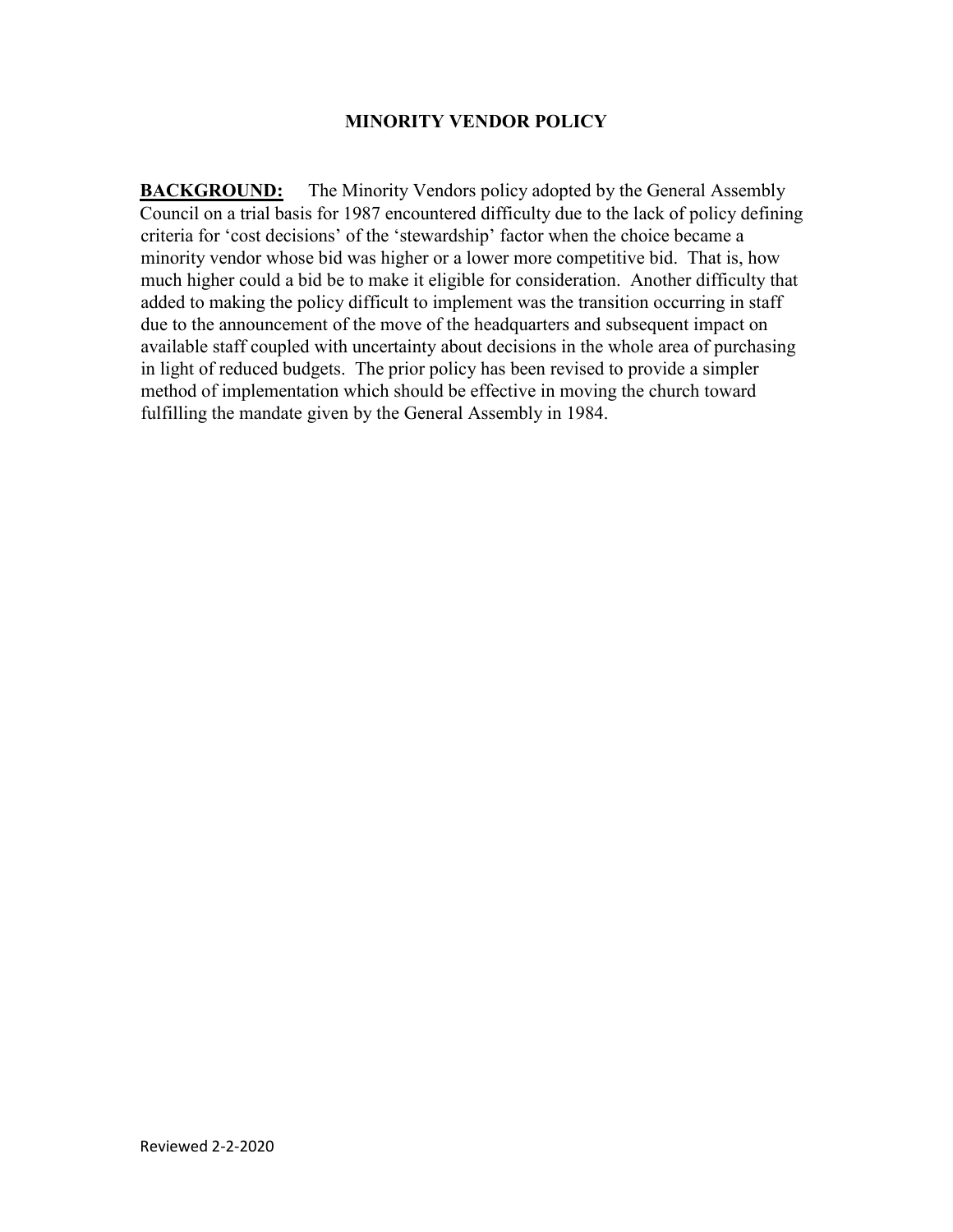## **MINORITY VENDOR POLICY**

### Preface

This Minority Vendor Policy is intended to fulfill the mandate of the 196<sup>th</sup> General Assembly (1984), "that the General Assembly of the Presbyterian Church (U.S.A.) adopt as a policy: increasing the purchase of goods and services for the operation of its national agencies from businesses owned by racial ethnic people." (Minutes, 1984, p.503).

### I. Policy Promotion

This policy is an effort to extend through affirmative action, the church's policy of equal opportunity for those wishing to participate in providing goods and services to the Presbyterian Church (U.S.A.). The foundation of the policy lies in the commitment of the church to affirmative action. The cornerstone of this policy is the commitment of those involved in the purchasing of goods and services on behalf of any agency of the General Assembly of PC(USA) to identify minority sources who deal at the appropriate level of distribution and to foster and develop those sources within the published policies and procedures of the church. To accomplish this policy, the following should (must) be implemented:

- A. Buyers shall actively and diligently identify minority sources of supply for the procurement of facilities, equipment, supplies and services and for participation in construction programs.
- B. Buyers shall support minority enterprises by identifying needs that exist within the church for facilities, equipment, supplies, services and construction programs for which minority supply sources might be developed.
- C. Buyers shall develop guidelines which will enable minority vendors in understanding procedures as they relate to the Presbyterian Church (U.S.A.).

### II. Definition of Minority Enterprise

A minority enterprise is one whose ownership is at least fifty percent (50%) owned or held by persons who are members of a racial ethnic minority group (i.e. Black or African American, Asian-American, Native American, Hispanic, or Portuguese), women, or persons with disabilities. The minority enterprise shall show proof of at least 50% minority ownership and present a notarized statement attesting to that fact for church files.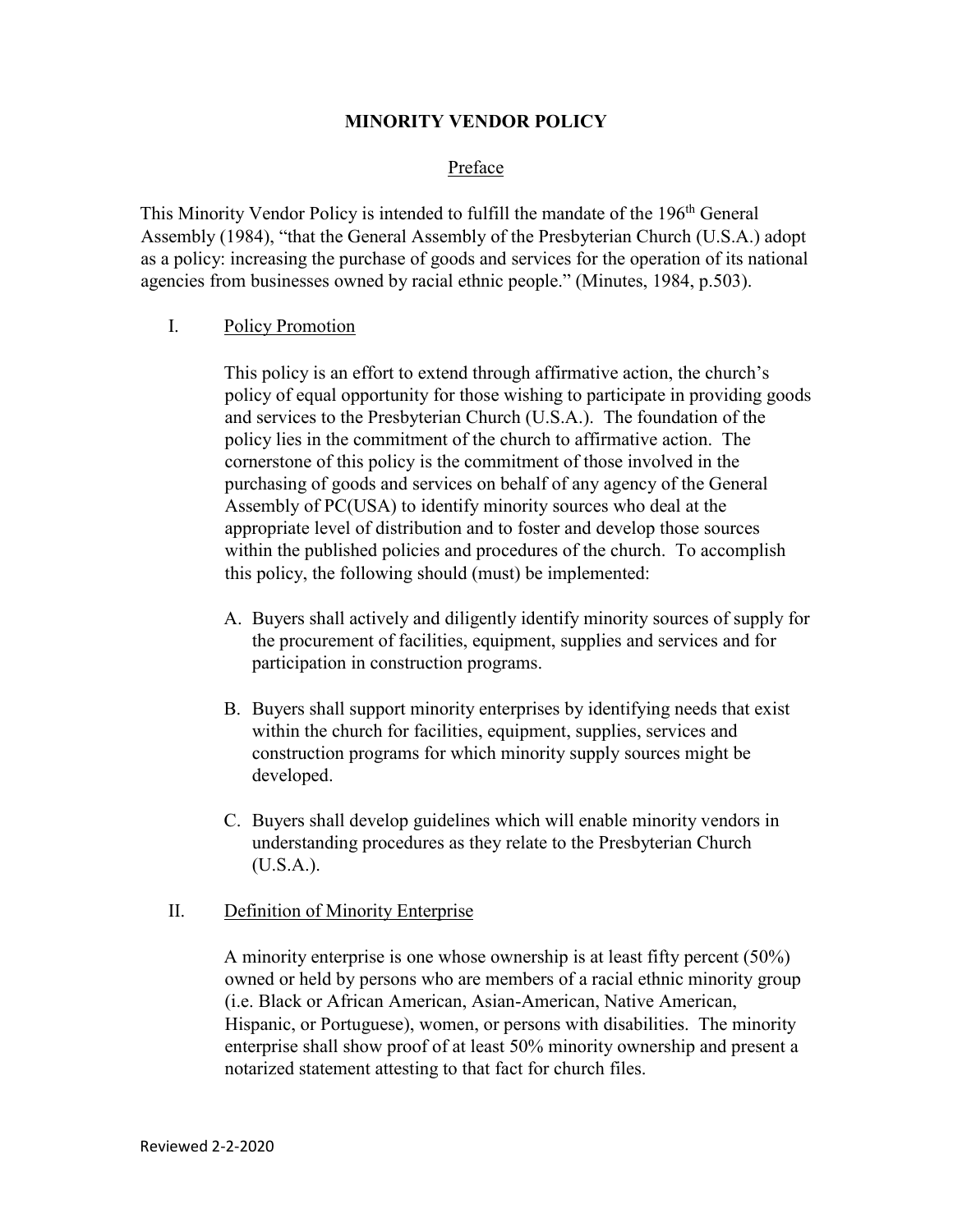### III. Guidelines

## A. Locating Potential Minority Suppliers

Buyers shall aggressively seek out minority owned suppliers who deal at the appropriate level of distribution. Firms must be included in the search that would not meet ordinary standards but that have a demonstrable record of satisfactory performance and can, with counsel and technical assistance become qualified as suppliers. (See below).

- 1. Referral Buyers shall secure from other institutions, a listing of potential minority suppliers with which those institutions have done, or are doing business.
- 2. Suppliers Buyers shall secure from commercial businesses or corporations, a listing of potential minority suppliers with which they have done or are doing business.
- 3. Registers and Directories Buyers shall identify, obtain and use directories and registers of minority businesses.

Copies of each of the following directories shall be on file in the Purchasing Offices and available to all buyers.

- a. Small Business Administration (SBA). The SBA maintains a regional directory of minority businesses.
- b. Regional Minority Purchasing Council. Regional councils of the National Minority Purchasing Council have been established in 20 major cities for the purpose of identifying minority suppliers and assisting corporations in dealing with these minority companies.
- c. Project Equality's Buyer's Guide. Additional sources from state and local agencies and organizations shall be developed and maintained on file.

# B. Developing Minority Suppliers

Operating a business is a complicated undertaking. Cause of failure of a business may be due to the owner being unprepared technically and financially, as well as psychologically, for independent operation.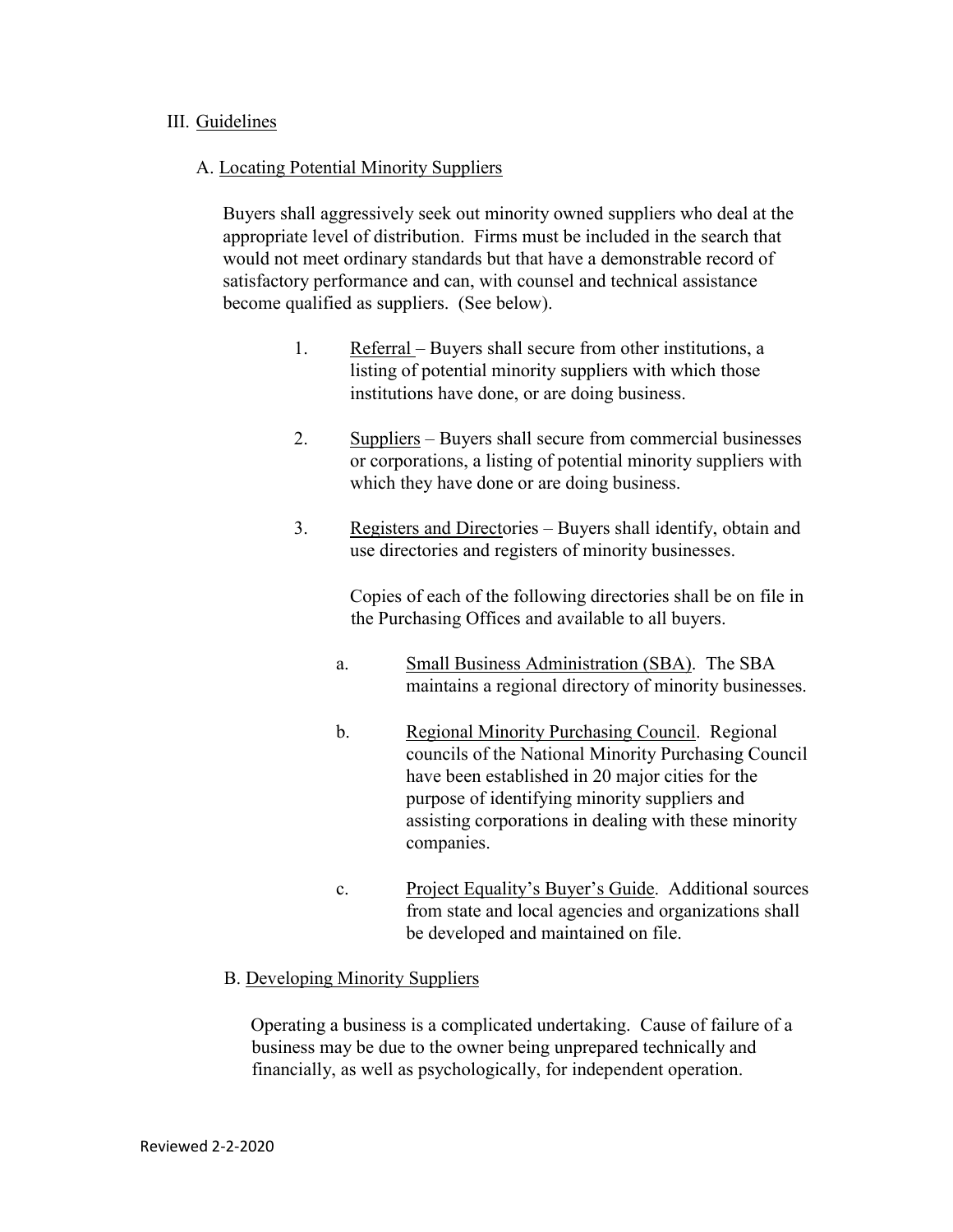1. Technical Assistance – Technical assistance includes all areas that relate to business skills. For example, assistance may be given to instruct the interested minority business in procedure as it relates to the church, e.g. preparation of bids, cost accounting, processing of bids, etc. This may be accomplished through seminars or other appropriate communication vehicles.

> If staff time precludes dealing with more complicated issues, buyers shall refer minority vendors to agencies which are able to provide greater technical assistance.

2. Financial Assistance – Many small businesses, particularly the newly established businesses, are under-capitalized and often require some type of financial relief in order to perform.

> The church can provide assistance by making exceptions under its bidding procedure and by expediting bidding and billing.

a. Bidding Help – An Allowable cost increase equivalent to a percentage of the lowest cost bid may be accepted by buyers to aid in decisions about bid consideration where a minority vendor's bid is higher than other bids.

> Specifically, a buyer may accept a bid with an allowable difference of up to ten percent (10%) over the lowers non-minority bid for bids less than \$10,000.00. This is consistent with the policy's intent to aid in development of minority vendors who tend to be under-capitalized and therefore unable to submit the "lowest" bids.

Buyers should encourage those majority owned firms that participate in the bid process to consider, and where possible, sub-contract with minority firms that have the capability of supplying part of a contract but can not compete as a bidder alone.

b. Billing Help – the buyer shall ensure that the vendor's billing is in order and submitted properly and shall expedite payment of invoices.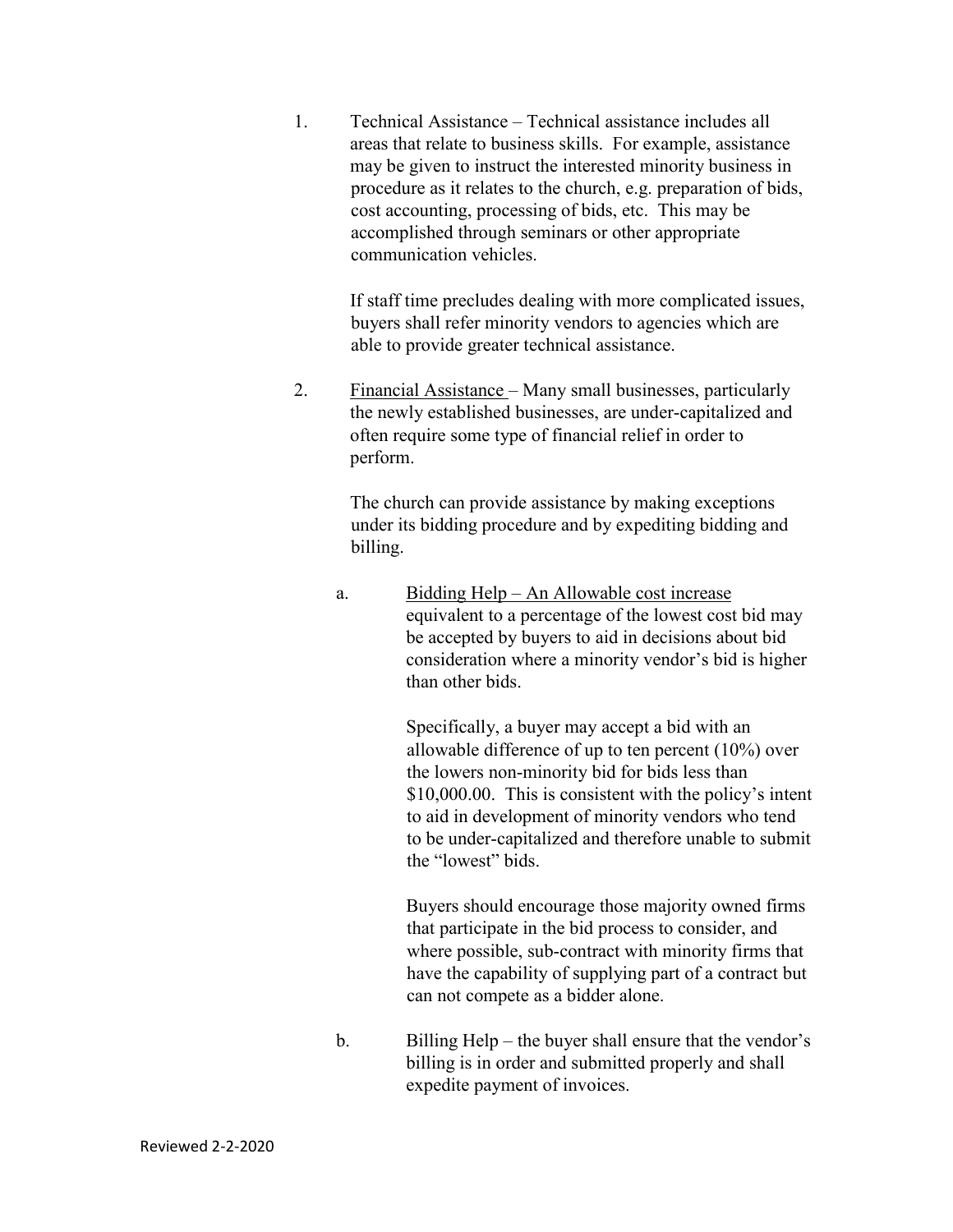## IV. Affirmative Action

The guidelines and procedures which follow will assist the purchasing staff in achieving affirmative action in the purchase of goods and services.

A. Affirmative Action Goal - The mandate of the General Assembly states a commitment to increase the purchase of goods and services from businesses owned by minorities. This mandate can best be achieved through an established goal which aids buyers in meeting the commitment of the mandate.

The goal shall be that minority vendors shall supply at least ten percent (10%) of the combined annual dollar value of all purchased goods and services by General Assembly level entities, with emphasis on generating a broader base of minority vendors rather than meeting the commitment through use of a small number of already established minority businesses.

B. Monitoring – As a means of monitoring compliance, a Minority Vendor Affirmative Action Committee (MVAAC) shall be established to review the status of the implementation of this policy with respect to the goal annually, with the Executive Director of the General Assembly Council.

The Committee shall consist of two members of the Racial Ethnic Ministry Unit and two members of the Support Services Committee appointed by their respective chairs. Any recommendations or actions of this committee shall be to the Support Services Committee.

# IV. Reporting and Evaluation

### A. Reporting

Data collection is aimed at aiding the church in improving its performance in measurable terms. Comparative statistics shall be compiled such as dollar volume, number of contracts and types of contracts. This data will also aid the church in evaluating the capability and performance of the minority vendor.

# B. Evaluation

The MVAAC shall conduct an evaluation of the work of the buyers based on data submitted by buyers and report the results to the Support Services Committee. The Support Services Committee shall submit the evaluation findings and its recommendations to the General Assembly Council.